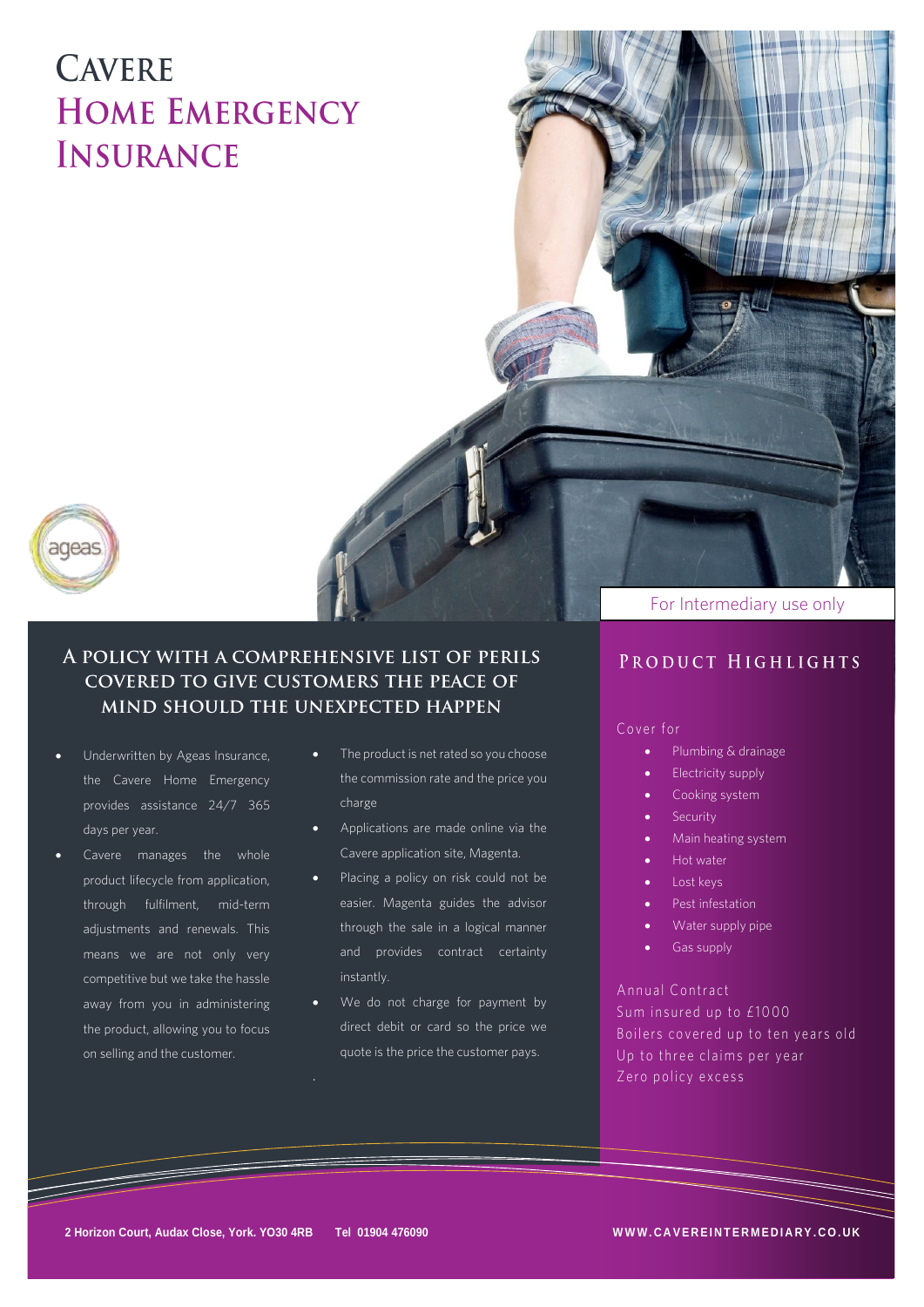# Product Oversight and Governance

All our products are reviewed on a regular basis to ensure they are aligned to customer needs. Target market statements<br>are designed to give you an overview of the characteristics and complexities of our products so you ma meets the needs of your target customers. Further and more detailed information can be found in the list of cover limits, the meters the needs of your target customers. Further and more detailed in the list of cover list of cover limits, the list of cover limits, the list of cover limits, the list of cover limits, the list of cover limits, the li policy wording or by contacting us.

Information about the product value can be found on the FCA website by searching Ageas Insurance Limited in the tables:

<https://www.fca.org.uk/data/general-insurance-value-measures>

## Target Market Statement

# Home Emergency Insurance<br>What customer need is met by this product?

This product is designed to provide financial protection against sudden and unexpected events in the home which, if not dealt with quickly, would render the home unsafe or insecure, cause further damage to the home, or cause personal risk. dealt with quickly, would render the home unsafe or insecure, cause further damage to the home, or cause personal risk.

 $Individual and joint home curves$ Individual and joint home owners or tenants, and their families, living at the home address in the United Kingdom.

Eligibility criteria

- Have not had insurance cancelled, declined or declared void
	- Have not been convicted of any criminal offence (other than motoring offences)
	- Be over 18 years old<br>• Have a buildings insu
	- Have a buildings insurance policy in place

- not be used for any trade, professional or business purposes other than clerical work
	- not be a weekend/holiday or second home
	- not be lived in by anyone other than you and your family
	- not be left unoccupied for more than 30 days in a row
	- not be showing any sign of subsidence or ever had any damage caused to it by subsidence, landslip or heave
	- have not been flooded in the last five years
	- not have more than 10 rooms

# Who is this product not designed to support, or are there any features that you should be aware of when considering this product for your customer?

Properties inhabited by paying guests or tenants.

Tenants where their landlords are responsible for the costs of repairs covered under this policy add-on.

Boilers must be under 10 years old and serviced at least once every 12 months to be eligible for cover.

Boilers deemed beyond economical repair will only be covered up to £500 where the boiler is up to 5 years old, and £250 where it is over 5 but less than 10.

Claims will not be covered where on attendance it becomes clear that the callout is not an emergency.

## Can this product be sold with or without advice?

This product can be sold with or without advice depending on your preference and in line with FCA regulations. This product can be sold with or without advice depending on your preference and in line with FCA regulations.

How can I offer this product to my customer?<br>This product can be sold face to face, via telephone, or online application. This product can be sold face to face, via telephone, or online application.